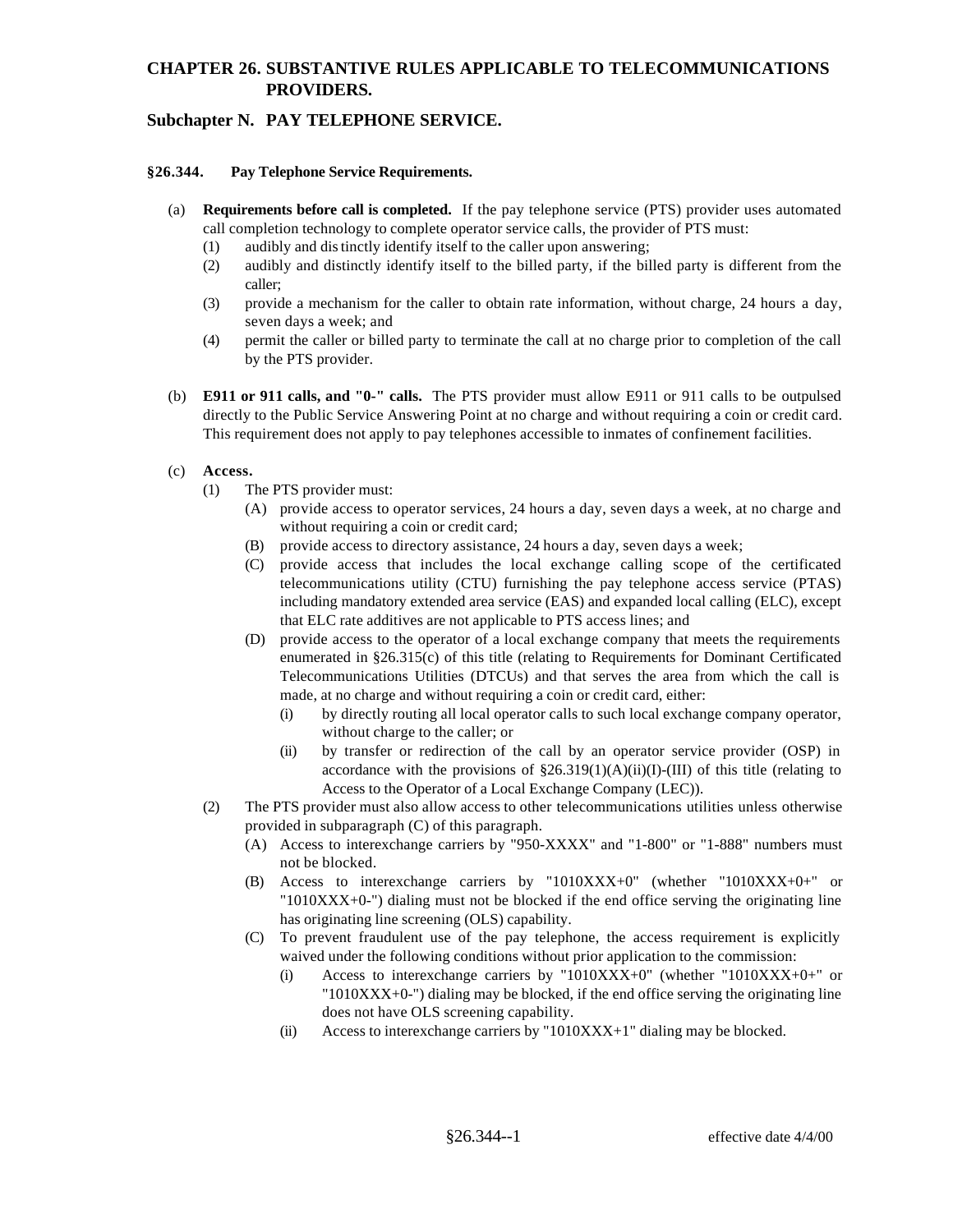# **CHAPTER 26. SUBSTANTIVE RULES APPLICABLE TO TELECOMMUNICATIONS PROVIDERS.**

## **Subchapter N. PAY TELEPHONE SERVICE.**

#### **§26.344(c) continued**

(3) The requirements of this paragraph do not apply to pay telephones accessible to inmates of confinement facilities.

### (d) **Other.**

- (1) The PTS provider must:
	- (A) ensure that end users can place all local and toll calls, except direct-dialed international calls, from the pay telephone, including, but not limited to, operator-assisted international calls, collect calls, third number billed calls, and calling card calls;
	- (B) be responsible for the payment of charges for all local and toll messages, including, but not limited to, non-local directory assistance charges, except as provided in §26.347 of this title (relating to Fraud Protection for Pay Telephone Service);
	- (C) comply with all applicable federal, state and local laws and regulations including those concerning the use of pay telephones by disabled and/or hearing- or speech-impaired persons;
	- (D) not attach extension telephones to pay telephones, unless the pay telephone displays a notice that legibly and conspicuously states in capital letters, "YOUR CONVERSATION MAY BE OVERHEARD BECAUSE AN EXTENSION TELEPHONE IS ATTACHED TO THIS PHONE LINE.";
	- (E) not impose a time limit on local calls;
	- (F) ensure operator-assisted intrastate long distance usage sensitive rates are billed in increments of one minute or less, provided that the total per minute fee does not exceed the rate authorized in §26.346 of this title (relating to Rates and Charges for Pay Telephone Service);
	- (G) return to the end-user any pre-paid fee for a direct dialed intrastate long distance and/or local call that does not result in a completed call;
	- (H) not charge the caller for any uncompleted call in accordance with the provisions of  $§26.313(c)(1)-(4)$  of this title (relating to General Requirements Relating to Operator Services);
	- (I) not charge a fee for a local call greater than that posted on the informational placard attached to each pay phone;
	- (J) provide access to ILEC operators by dialing either "0" or "00" access codes; and
	- $(K)$  the requirements of paragraph  $(1)(A)$  and  $(E)$  of this subsection do not apply to pay telephones accessible to inmates of confinement facilities.
- (2) If the PTS provider uses automated call completion technology to complete operator service calls, and if validation information is available for calls that the PTS provider (or a third-party billing and collection agent operating on behalf of the PTS provider) will bill through a certificated telecommunications utility, the PTS provider is required to validate the call and is allowed to submit the call for billing only if the call was validated.
- (3) PTS may be connected to, from, or through a customer-provided telecommunications switching system, or local exchange carrier-provided central office switching system, provided that the PTS provider meets all requirements of this rule. The PTS provider must ensure that access to E-911, 911 and/or 0- is not blocked and must comply with all legislative and rule requirements regarding the operation of E-911 and 911. This access configuration is not